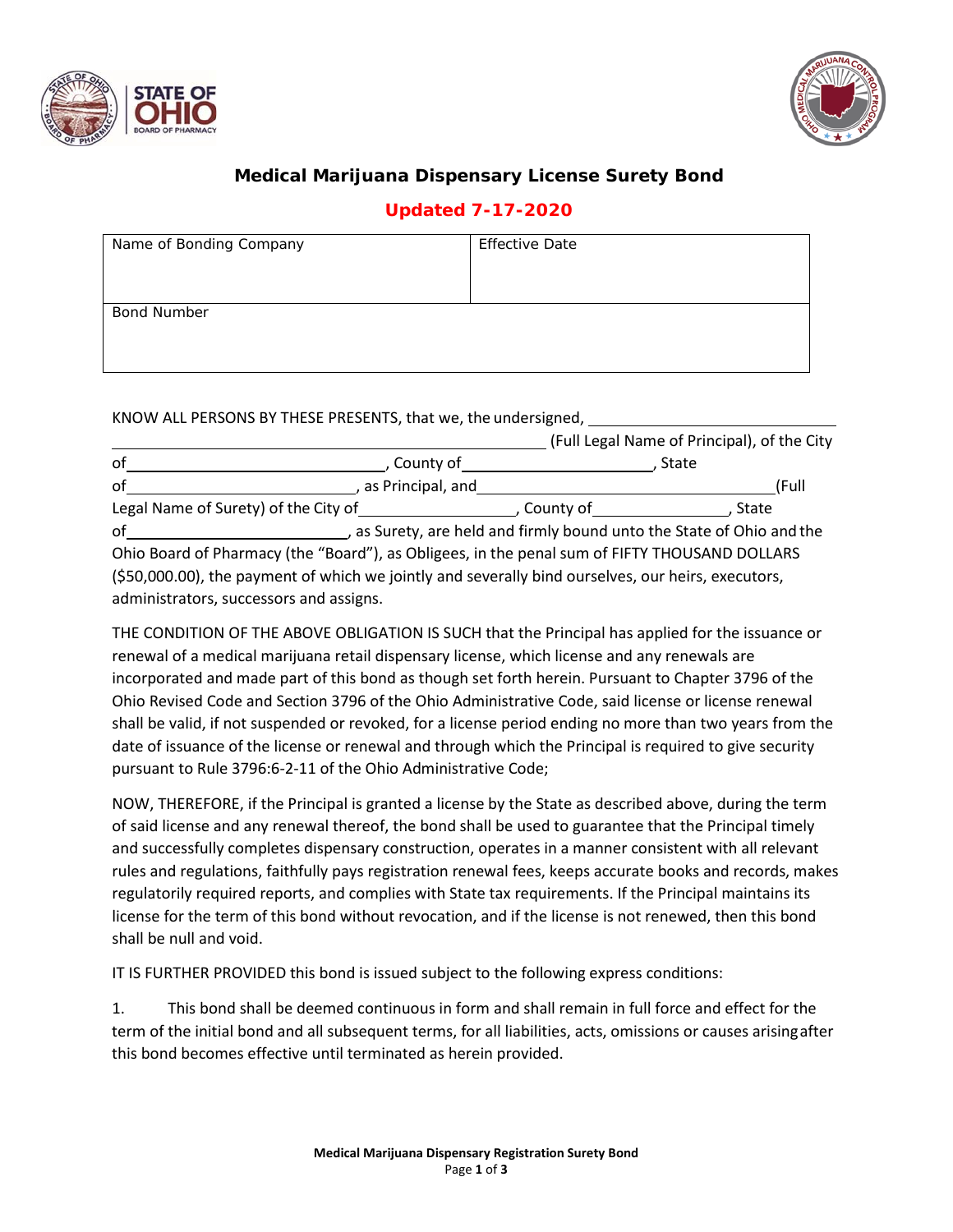



2. If the Board determines that the Principal has failed to comply with the terms herein, the Board, as Obligee, may proceed against the Principal or Surety herein, or both, for a right of action upon the bond and the Surety shall immediately make payment of the above penal sum to the Board.

3. Regardless of the number of years the bond remains in effect, the number of premiums paid, the number of renewals of the registration, the number of claimants or the number of claims made, the aggregate liability under the bond shall not exceed the amount of the bond.

4. The Principal and the Surety agree they shall not amend or modify the terms of thisbond without prior written consent of the Board.

5. The said Surety hereby stipulates and agrees that no modifications, omissions or additions in or to the terms of the license or any renewals shall in any way affect the obligations of said Surety on its bond, and it does hereby waive notice of any such modifications, omissions or additions to the terms of the license or any renewals.

|                                                                                                                                                                                                                                | Executed in with the contract of the contract of the contract of the contract of the contract of the contract of the contract of the contract of the contract of the contract of the contract of the contract of the contract |        |
|--------------------------------------------------------------------------------------------------------------------------------------------------------------------------------------------------------------------------------|-------------------------------------------------------------------------------------------------------------------------------------------------------------------------------------------------------------------------------|--------|
| (City, State)                                                                                                                                                                                                                  |                                                                                                                                                                                                                               |        |
|                                                                                                                                                                                                                                |                                                                                                                                                                                                                               |        |
|                                                                                                                                                                                                                                | (Month)                                                                                                                                                                                                                       | (Year) |
|                                                                                                                                                                                                                                |                                                                                                                                                                                                                               |        |
|                                                                                                                                                                                                                                | Name of Principal                                                                                                                                                                                                             |        |
|                                                                                                                                                                                                                                |                                                                                                                                                                                                                               |        |
|                                                                                                                                                                                                                                | Signature of Principal / Title                                                                                                                                                                                                |        |
|                                                                                                                                                                                                                                |                                                                                                                                                                                                                               |        |
|                                                                                                                                                                                                                                |                                                                                                                                                                                                                               |        |
| Witness: Universe Production of the Universe Production of the Universe Production of the Universe Production of the Universe Production of the Universe Production of the Universe Production of the Universe Production of t | <b>Surety Name</b>                                                                                                                                                                                                            |        |
|                                                                                                                                                                                                                                |                                                                                                                                                                                                                               |        |
|                                                                                                                                                                                                                                |                                                                                                                                                                                                                               |        |
|                                                                                                                                                                                                                                | <b>Surety Address</b>                                                                                                                                                                                                         |        |
|                                                                                                                                                                                                                                |                                                                                                                                                                                                                               |        |
| By: <b>Example 2018</b>                                                                                                                                                                                                        |                                                                                                                                                                                                                               |        |
|                                                                                                                                                                                                                                | <b>Surety Agent</b>                                                                                                                                                                                                           |        |
|                                                                                                                                                                                                                                |                                                                                                                                                                                                                               |        |
|                                                                                                                                                                                                                                |                                                                                                                                                                                                                               |        |
|                                                                                                                                                                                                                                | <b>Surety Agent Address</b>                                                                                                                                                                                                   |        |
|                                                                                                                                                                                                                                |                                                                                                                                                                                                                               |        |